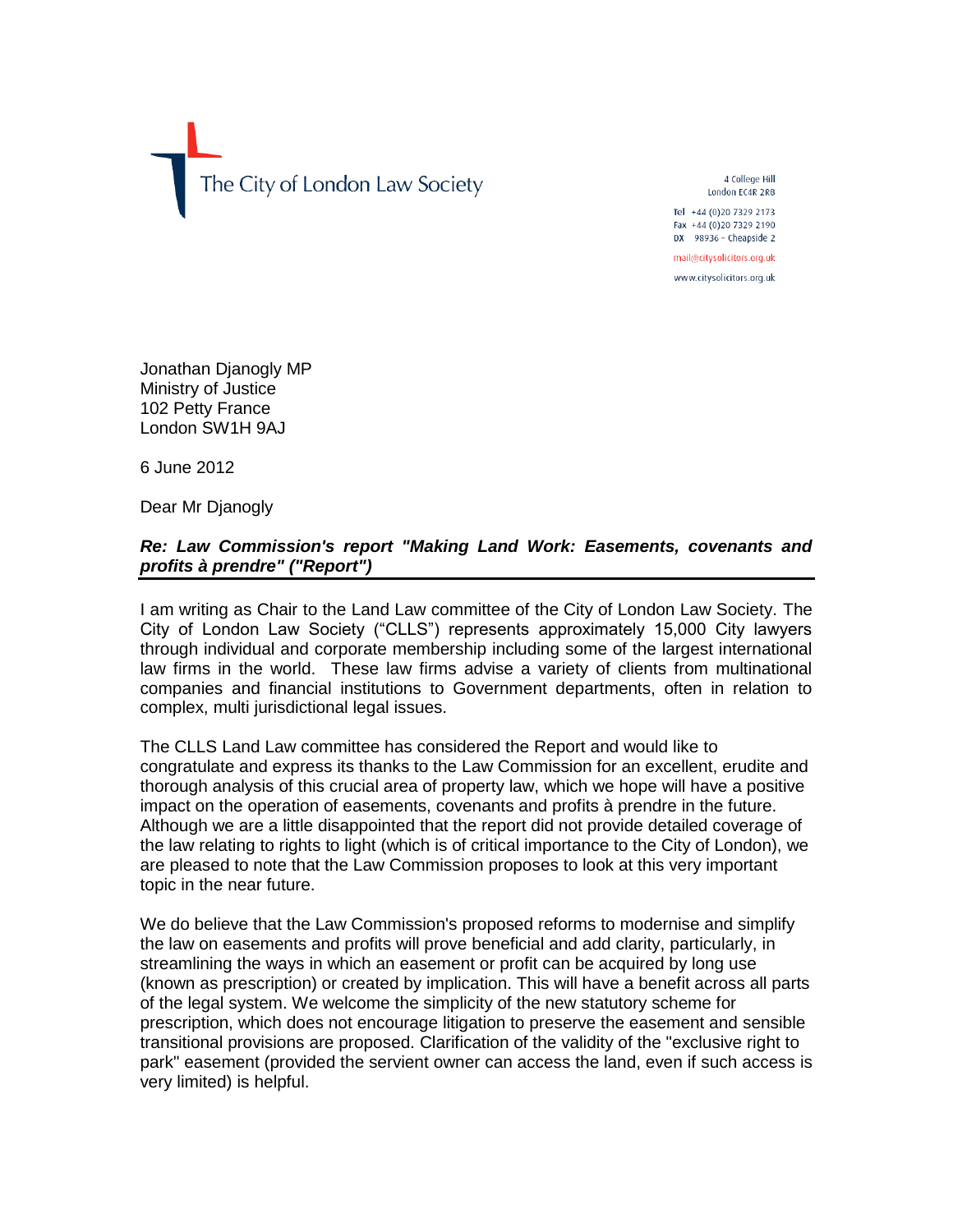We welcome the proposal that a registered easement or profit would no longer be extinguished when the registered dominant and servient tenements fall into common ownership. This will help to reduce uncertainty in this area, as will the proposals providing precision on the continuous period of non-use of an easement or profit required to raise the rebuttable presumption that it has been abandoned. The proposed solution to the issues raised by *Wall v Collins* is pragmatic and sensible.

We consider that the most beneficial aspect of the Report relates to the proposed reforms to the law on freehold positive covenants. The fact that, currently, the burden of freehold positive covenants does not "run with the land" (namely, the land is not burdened by the positive covenant) is regarded as a major problem in dealing with freehold land in England and Wales. To take a simple but common example. Freehold house owner A is obliged to keep a wall in repair and his/her neighbour, freehold house owner B, has the benefit of that obligation. If A sells his/her house to C, the obligation to repair the wall will not pass to C. The obligation remains with A, who has probably moved away (and B's rights against A are only likely to lie in damages) and B is not entitled to enforce against C directly, if the wall falls into disrepair. By contrast, the burden of freehold restrictive covenants does "run with the land" so that house owner B can enforce the burden of a freehold restrictive covenant against the current house owner C (who is not the original covenantor), directly, for any breach, since C's land is burdened by the restrictive covenant (assuming registration requirements have been complied with).

The discrepancy in legal treatment between freehold restrictive and freehold positive covenants is illogical and causes conveyancers inconvenience and practical difficulties on property transactions. For example, it causes complexities in the enforcement of positive covenants between freehold owners in the ubiquitous situation of the maintenance of a shared driveway and also between freehold owners of separate buildings on, for example, industrial estates. While there is a method by which the buyer of a property can directly take on the liability for a freehold positive covenant, this will entail the buyer having to provide an equivalent obligation in a new deed of covenant to the benefiting party, which requirement is protected by the entry of a restriction on the burdened land. This complexity adds to the time and expense of conveyancing transactions and other possible solutions like "chains of indemnity" are not foolproof and may create uncertainty, all to the detriment of the public.

It should be emphasised that this issue impacts on residential conveyancing at all price points, as well as commercial transactions affecting individuals, small businesses and large corporations alike. Commonhold has failed, primarily because of its complexity, in providing a way round the problems of freehold positive covenants. We, therefore, strongly welcome resolution of this issue in the form suggested by the Law Commission through the creation of the new legal interest in land, the "land obligation" (positive and negative), which will be enforceable against successors in title to the original obligor. We consider that this reform will simplify conveyancing for the benefit of the public generally.

The proposed reforms address other problems with the current law on covenants, which have a serious impact on conveyancing transactions of all types. The uncertainty of which land benefits from covenants causes great uncertainty on a regular basis in conveyancing transactions. This often leads to consumers, as borrowers at the behest of lenders, having to bear the sometimes heavy expense of taking out title insurance